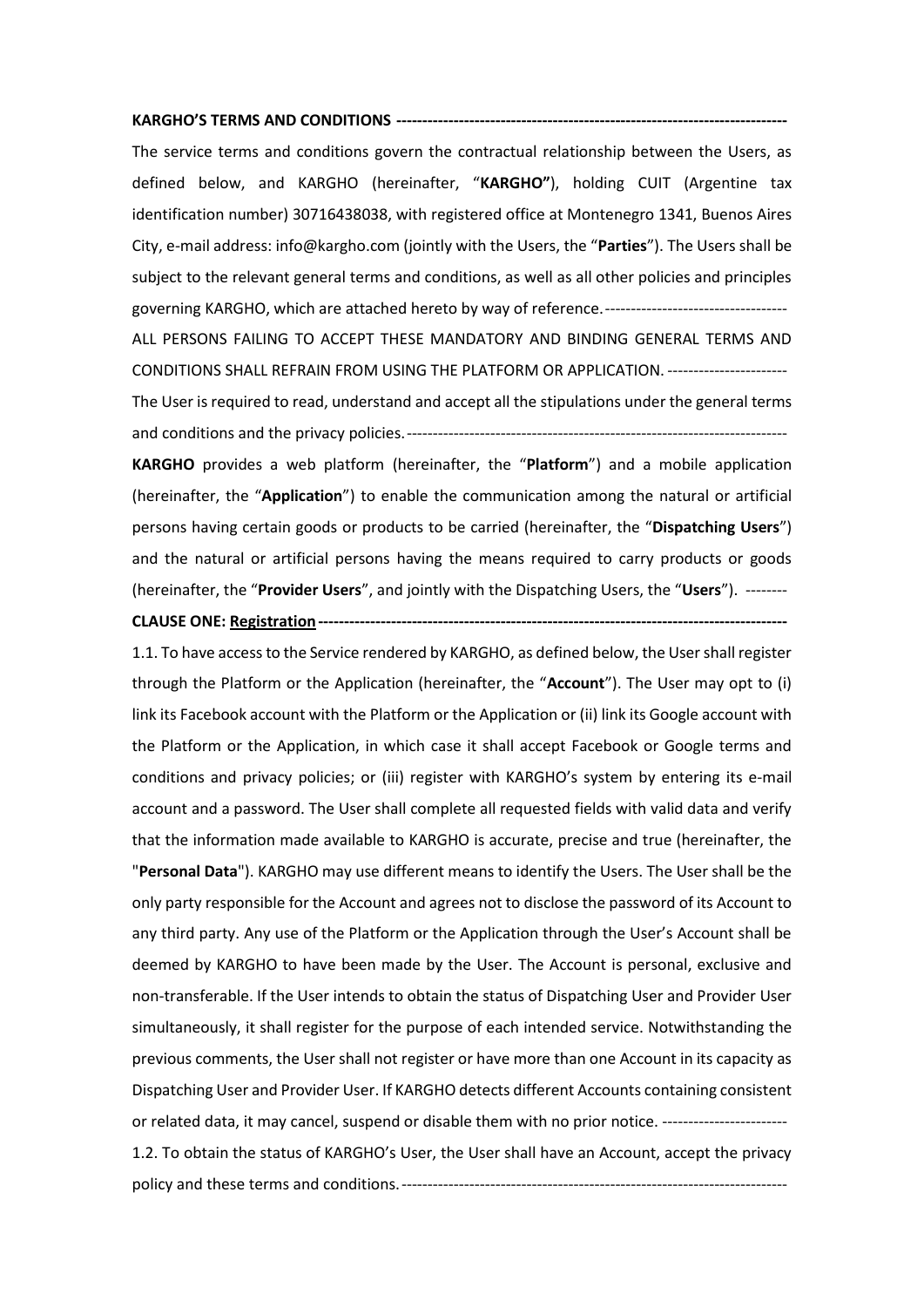1.3. KARGHO reserves the right to request any proof or additional information to verify the Personal Data and to suspend the Service temporarily or permanently, as defined below, in relation to any user whose data cannot be confirmed. The Personal Data provided by the User shall form part of a personal database under the charge of KARGHO. For further information, please see the privacy policy. --------------------------------------------------------------------------------------

1.4. All competitors are forbidden to access the Service rendered by KARGHO, except with the previous consent of KARGHO. It is also forbidden to access the Service, as defined below, rendered by KARGHO to monitor its performance or functionality by publishing or making them available to any competitor or third party not subject to these terms and conditions or for any other point of reference or for competitive purposes. ------------------------------------------------------

#### **CLAUSE TWO: General service terms and conditions: ------------------------------------------------------**

2.1. KARGHO's Service consists in offering a communication channel among Dispatching Users and Provider Users, so that they may coordinate the distribution and logistics system, the operation of which may be controlled through the Platform or the Application (hereinafter, the

"**Service**"). --------------------------------------------------------------------------------------------------------------

2.2. To coordinate a distribution and logistics system, the Users may make different offers and publications through the Platform or the Application, as detailed below: -----------------------------

(a) The Dispatching User may publish through the Platform or Application the cargo that it intends to move. For this purpose, it is required to report: ------------------------------------------------

(i) the type of cargo; -----------------------------------------------------------------------------------------------

(ii) the volume and weight of the cargo;-----------------------------------------------------------------------

(iii) the points of withdrawal and delivery; --------------------------------------------------------------------

(iv) the dates of withdrawal and delivery of the cargo, as well a withdrawal and delivery time;

(v) the special conditions and any significant comment on the cargo. -------------------------------

Once the publication is made, the Provider User may offer a specific amount of money to the Dispatching User in view of the size and weight of the cargo and the distance to be covered (hereinafter, the "Price Offered"), which may be accepted or rejected by the Dispatching User.- The Dispatching User may receive the offers made by the Provider User up to 15 (fifteen) days prior to the date fixed for cargo withdrawal. ------------------------------------------------------------------ (b) In addition, the Provider User may publish through the Platform or Application its transport availability. For this purpose, it is required to report:--------------------------------------------------------

(i) the available capacity or volume for cargo according to the means of transport used;---------

(ii)the available weight for cargo;--------------------------------------------------------------------------------- (iii) the number of packages that may be accepted; -------------------------------------------------------- (iv) the distance to be covered with the cargo;----------------------------------------------------------------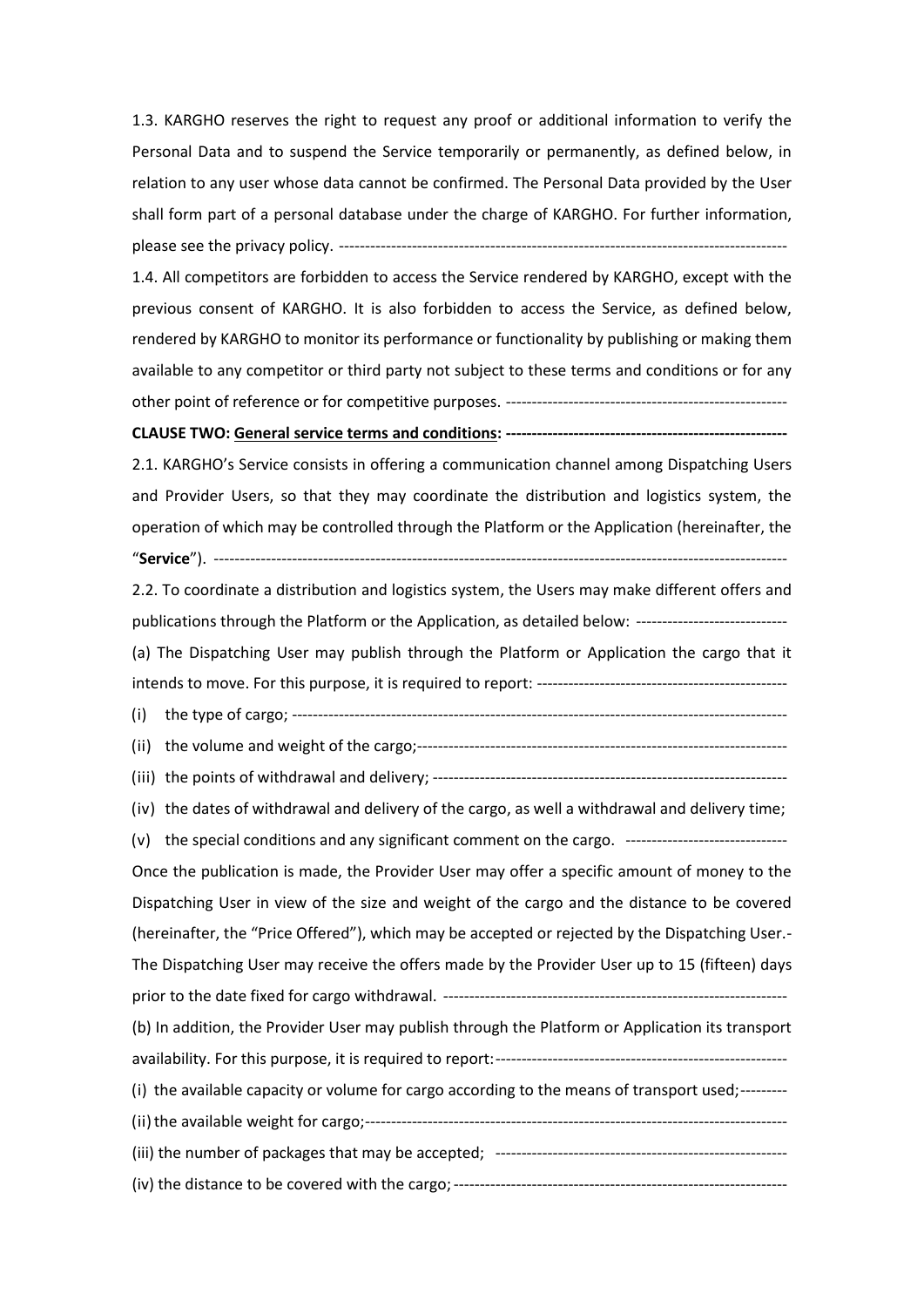(v) the dates and times of withdrawal and delivery of the cargo;-----------------------------------------

(vi) the price for the service offered according to the cargo size and weight (hereinafter, the "Fixed Price"). ----------------------------------------------------------------------------------------------------------

Once the publication is made, the Dispatching User may evaluate the publication offered by the Provider User and, if such publication is actually consistent with the characteristics of its cargo, the Dispatching User may request the transfer of its cargo. Such request may be accepted or rejected by the Provider User. The Dispatching User understands and accepts that, if the transfer is requested under these circumstances, all the terms and conditions established by the Provider User in its publication shall be deemed accepted. -----------------------------------------------------------

The Provider User may receive the offers made by the Dispatching User within a window set by the Provider User. Such window shall indicate the initial date and time and the subsequent date and time until offers will be received, prior to the date set for cargo withdrawal. ------------------

2.3. Once the Dispatching User and the Provider User reach an agreement, KARGHO will send a QR code (hereinafter, the "**QR Code**") to the Dispatching User through the Application. Upon the withdrawal of goods, the Provider User must necessarily read the QR Code and the dispatch ticket related to such distribution will be automatically generated through the blockchain technology. Users may follow-up the goods through the Platform or the Application, and the delivery will be confirmed to the Dispatching User. ---------------------------------------------------------

The Dispatching User shall include the relevant data of the recipient (hereinafter, the "**Recipient**") and the specific electronic mail to which the appropriate QR Code will be sent to the latter. Once goods arrive at destination, the Provider User shall take a photograph of the delivery and scan again the QR Code through the means offered by the Recipient or through the Application, so as to certify the actual delivery of goods and automatically generate the signature of the relevant delivery ticket. -----------------------------------------------------------------------

2.4. The Users understand and accept that they shall be fully responsible for having all the documentation required to transfer the cargo or goods available or for using the means required to make it available. KARGHO shall offer to the User within the Platform or Application the possibility for the User to upload a photograph of all the mandatory and required documentation, so that a digital proof thereof may be obtained. The User understands and agrees that this shall not generate any validity in practice in relation to the purpose of the relationship between the Dispatching User or the Provider User. ---------------------------------------

## **CLAUSE THREE: Assessments and comments -----------------------------------------------------------------**

3.1 Within a limited term from the end of the operations mentioned in clauses 2.2. a) and b) hereof, the Users may perform a public evaluation ("Evaluation") and provide an assessment ("Assessment") of the Users involved in the operations. The Assessments and Valuations reflect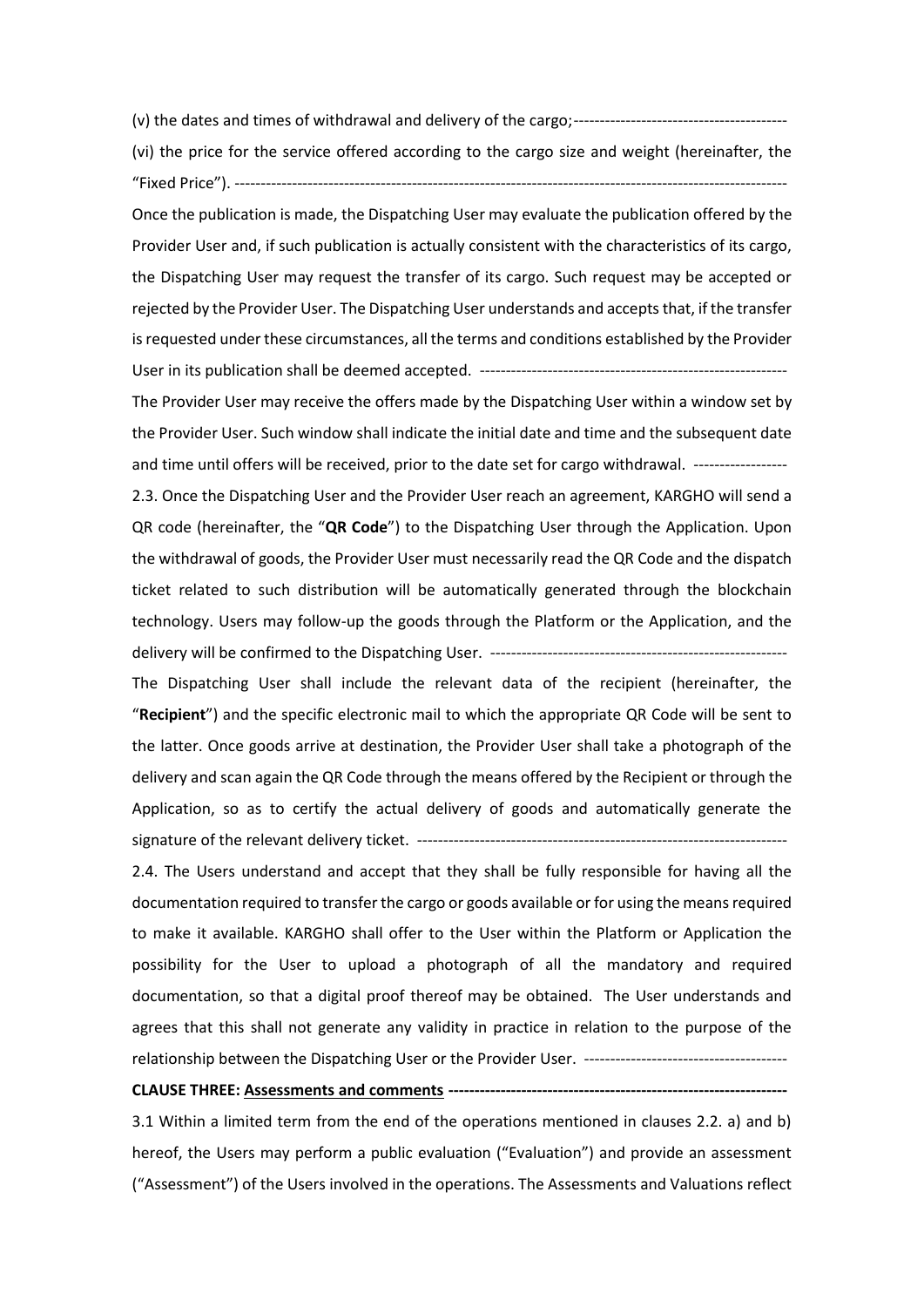the opinions of Users individually, not KARGHO's opinion. KARGHO does not verify the accuracy of the Evaluations and the comments, which may be incorrect or deceitful. --------------------------3.2 The Assessments and Evaluations made by Users should be relevant, excluding offensive and insulting language. ----------------------------------------------------------------------------------------------------

3.3. The Assessments and Evaluations form part of the User's public profile and may also be shown in other parts of the Platform or Application, together with any appropriate information.-

## **CLAUSE FOUR: Payment and billing conditions---------------------------------------------------------------**

4.1. The Users understand and agree that all payments coordinated as described in clauses 2.2. a) and b) must be made through the Application or the Platform mandatorily. The Parties agree not to coordinate payments outside the Application or the Platform. ----------------------------------

4.2. KARGHO shall charge for the use of the Application or Platform a variable commission over the Fixed Price and the Price Offered (hereinafter, the "Commission"). The Commission shall be an additional amount set by KARGHO and added to the Fixed Price and the Price Offered. ------ 4.3. KARGHO shall notify to the Dispatching User the Price Offered plus the fixed Commission.

4.4. The failure to fulfill the payment obligations assumed by the Users shall empower KARGHO to suspend or cancel the Service definitely, without entitling the User to any claim whatsoever.- 4.5. KARGHO also reserves the right to take the court and out-of-court measures that it may deem appropriate in the event of any amounts due by the Users.---------------------------------------

4.6**.** The credit card holder is liable for the data provided upon requesting or reserving the selected Service and is the only party obliged to the payment to the issuer thereof. All rejections shall be reported to the bank issuing the credit card pursuant to Credit Card Law No. 25,065. --

4.7. The Provider User understands and agrees that if the Dispatching User does not pay the services rendered to KARGHO, the latter shall make no payment to the Provider User, without generating any claim from the Provider User. -----------------------------------------------------------------

### **CLAUSE FIVE: Use of the Platform or Application ------------------------------------------------------------**

5.1. KARGHO shall not be liable if the User does not have communication or technological media that are consistent with the use of the Platform or Application to access the information. ------- 5.2. The User agrees to make a proper and lawful use of the Platform o Application pursuant to applicable legislation, these terms and conditions, generally accepted moral standards and good manners and public order. ------------------------------------------------------------------------------------------

5.3. When using the Platform or Application or the Service, the User agrees that it shall not:--- a. request the Service for any unlawful or illegal purposes that are contrary to these terms and conditions, good faith and public order and third-party rights and interests; ------------------------ b. intend to damage the Service or the Platform or Application in any manner, and that it shall not access any restricted resources in the Platform or Application;--------------------------------------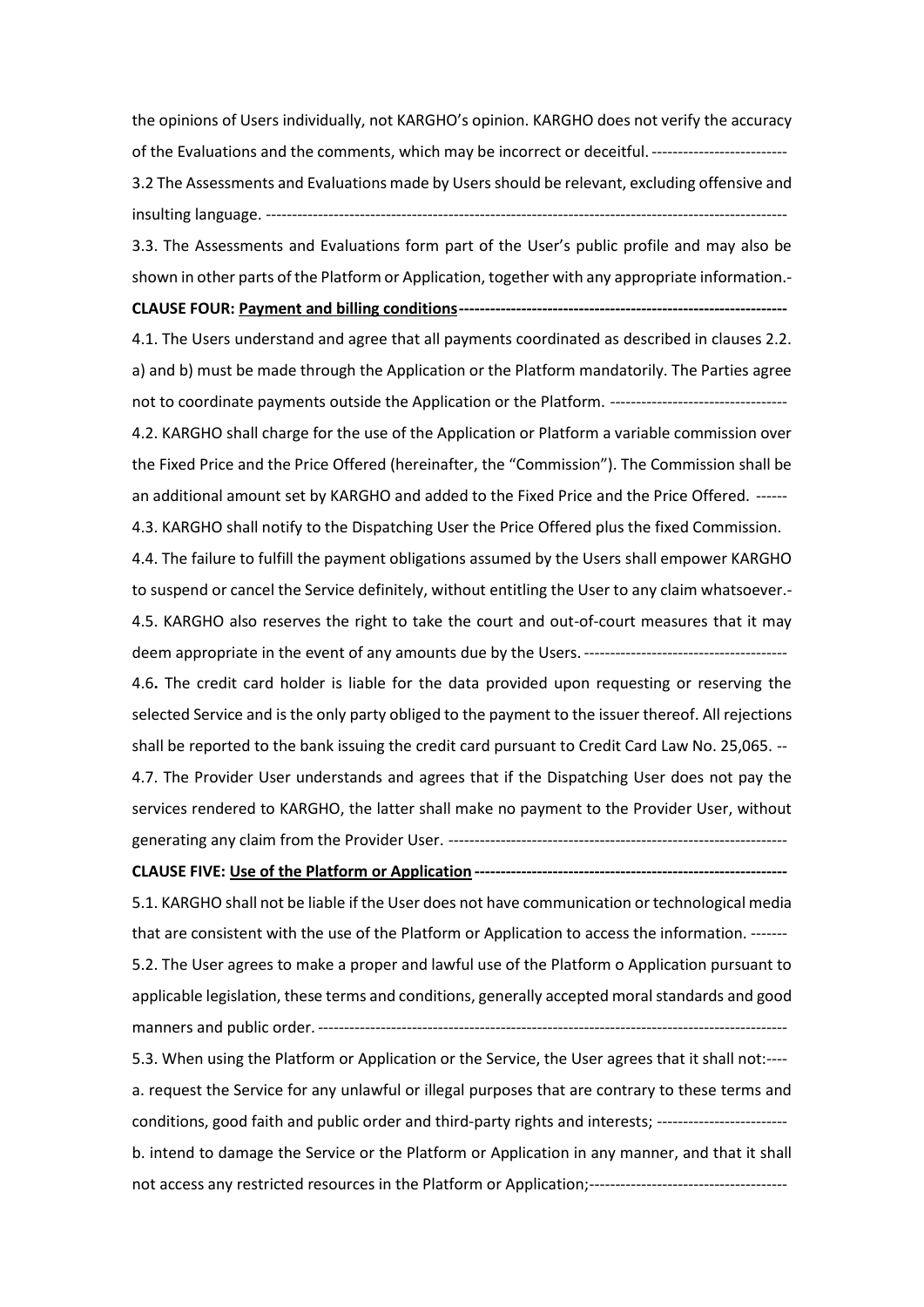c. use the Service or the Platform or Application with an incompatible or unauthorized device; d. introduce or spread computer viruses or any other physical or logic systems that may damage the Platform or the Application;---------------------------------------------------------------------------------- e. contact another User for a purpose other than making an offer or an inquiry in relation to the

cargo, the journey or the means of transport used, including, but not limited to, labor hiring or proposals for a User to become involved in third-party services, applications or websites, without the previous written authorization from KARGHO;------------------------------------------------

f. use the Platform or Application to request, make or accept an offer not related to the Platform or Application to avoid service rates or for any other reason; -------------------------------------------- g. request, accept or make any rate payment outside the Platform or Application. In the event that it does: (i) it shall accept all risks and the responsibility for such payment; and (iii) it shall release KARGHO from all liability for such payment;---------------------------------------------------------

h. discriminate or harass people based on race, nationality, religion, sex, gender identity, physical or mental disability, medical conditions, marital status, age or sexual orientation, or adopt any other violent, damaging abusive or disturbing behavior. -------------------------------------

**CLAUSE SIX: Liability--------------------------------------------------------------------------------------------------**

6.1. KARGHO makes available a Platform or an Application to Users only to enable the contact between Dispatching Users and Provider Users and to make the Service available to Users pursuant to these terms and conditions. By accepting these terms and conditions, the User understands and agrees that KARGHO is a mere intermediary that brings the parties together; therefore, it shall not be liable for the products or services offered by the Users or third parties, including, but not limited to, the quality of the service offered by the Provider User or the goods delivered by the Dispatching User or any damage, error or loss affecting the goods. KARGHO shall bear no responsibility upon any damage to the cargo or the goods or any failure to comply with the arrival at destination or to reach the Recipient. In any case, KARGHO may make available to Users, subject to a previous court ruling, all the information that it may have to resolve the dispute between them.-------------------------------------------------------------------------------

KARGHO acts as an intermediary in the Service provision. The Users or the third-party carriers or drivers shall be exclusively liable for the provision of the transport services contracted through the Platform or Application. KARGHO only provides Users with a tool to coordinate logistics services. ------------------------------------------------------------------------------------------------------

6.2. The User knows and accepts that it makes transactions with KARGHO at its own risk. Under no circumstances shall KARGHO be liable for the loss of profits or any other damage caused to the User due to the Service rendered. ---------------------------------------------------------------------------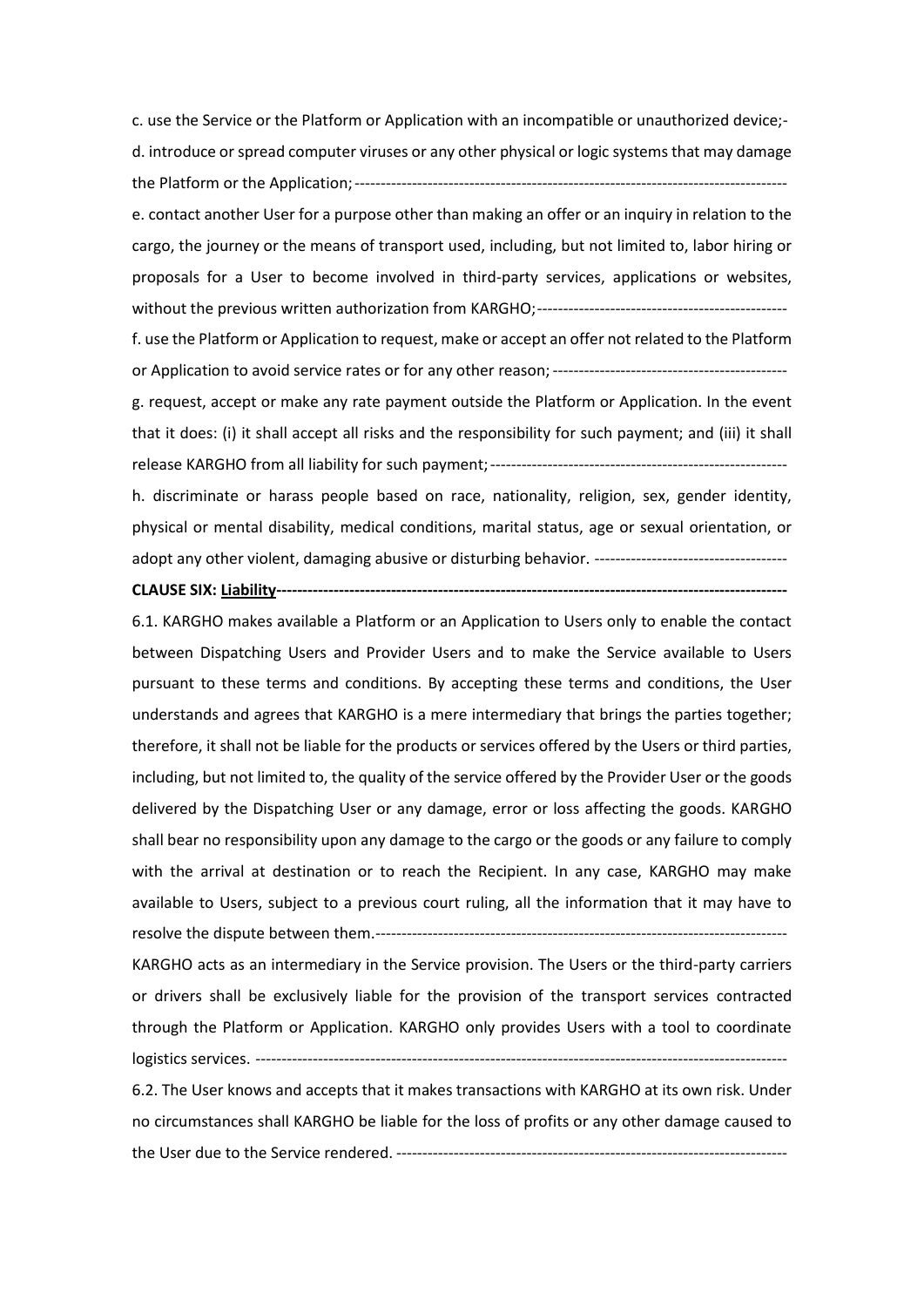6.3. KARGHO shall not be liable for the verification or validity of the documentation required to transfer the goods. The Users shall agree to provide the information required to allow the transfer to be made pursuant to the formalities required by each country or by enforcement authorities. The User understands and agrees that such documentation shall be obtained outside the Platform or Application, which does not form part of the Services offered by KARGHO. KARGHO shall not be liable for any damage caused to any of the Users if the transfer is not performed due to the lack of documentation.---------------------------------------------------------

6.4. Under no circumstances shall KARGHO be liable for the loss of profits or any other damage caused to the User due to the negligence of third parties or any other action that is not directly attributable to KARGHO.---------------------------------------------------------------------------------------------

6.5. KARGHO shall not be liable for the evaluations or qualifications made by Users in relation to the service rendered or the performance of other Users. --------------------------------------------------

**CLAUSE SEVEN: Use and guarantee of the Platform or the Application -------------------------------**

7.1. KARGHO does not guarantee the availability and continuity of the Platform or Application performance. Consequently, KARGHO shall not be liable for any damage arising from (i) the unavailability or lack of access to the Platform or the Application; (ii) any disruption in the operation of the Platform or Application or IT failures, telephone malfunctions, disconnections, delays or any blockage caused by deficiencies or overloads in telephone lines, call centers, communication, Internet or other electronic systems during the course of its operation; and (iii) other damages caused by third parties through unauthorized intrusions beyond the control of KARGHO.-----------------------------------------------------------------------------------------------------------------

7.2. KARGHO does not guarantee the absence of viruses or other elements introduced in the Platform or Application by third parties not related to KARGHO, which may cause modifications to the physical or logic systems of the User or to the electronic documents and files stored in its systems. Consequently, KARGHO shall not be liable for any damage arising from the presence of viruses or other elements that may cause modifications to the User's physical or logic systems, electronic documents and files.------------------------------------------------------------------------------------

7.3. KARGHO adopts different measures to protect the Platform or Application and the contents against third-party cyber-attacks. However, KARGHO does not guarantee that unauthorized third parties may not become aware of the conditions, characteristics and circumstances under which the User gains access to the Platform or Application. As a result, KARGHO shall not be liable for any damage arising from such unauthorized access. --------------------------------------------

7.4. With the acceptance of these terms and conditions, the User declares that it shall hold KARGHO harmless against all claims, as well as its subsidiaries and parent companies, directors, partners, employees, attorneys and agents, as a result of (i) the non-compliance by any of the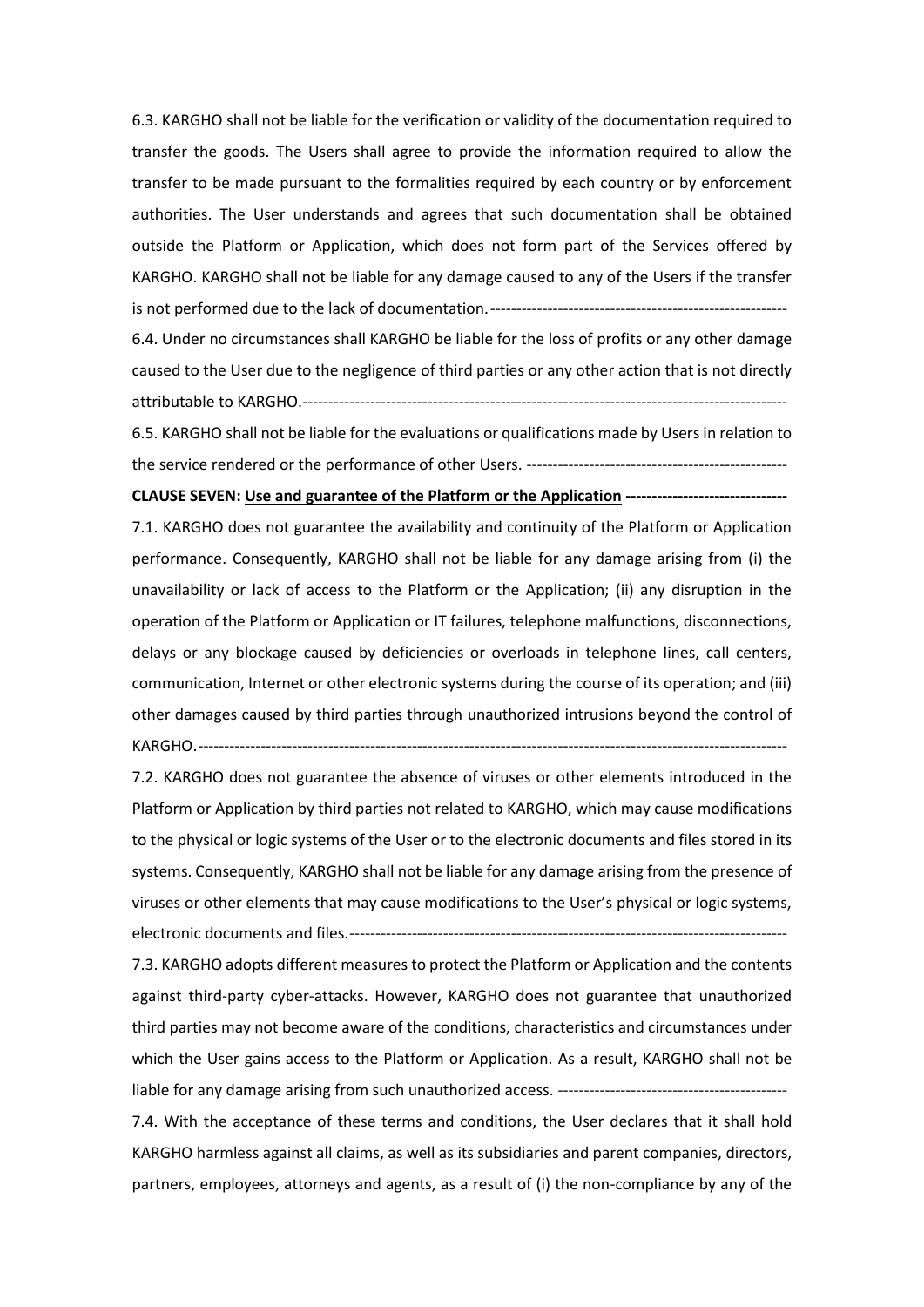Users with any provision under these terms and conditions or any law or regulation applicable thereto, (ii) the non-compliance with or the violation of the rights of third parties, including, but not limited to, other Users; and (iii) the misuse of the Platform or Application. -----------------------

# **CLAUSE EIGHT: Intellectual and industrial property rights ------------------------------------------------**

8.1. The User acknowledges and accepts that all intellectual and industrial property rights on the contents or any other element incorporated in the Platform or Application (including, but not limited to, trademarks, logotypes, trade names, texts, images, graphics, designs, sounds, databases, software, flowcharts, presentations, audio and video) belong to KARGHO.-------------

8.2. KARGHO authorizes the User during the effective term of the Service to use, view, print, download and store the contents or elements incorporated in the Platform or Application exclusively for personal and private use and for no profit, refraining from performing any decompilation, reverse engineering, modification, disclosure or supply activities. Any use or exploitation of any content or element incorporated in the Platform or Application other than those stipulated expressly herein shall be subject to KARGHO's previous authorization. ----------

# **CLAUSE NINE: Data protection ------------------------------------------------------------------------------------**

9.1. The Personal Data that the User provides in the Account form part of a personal database under the charge of KARGHO, whose domicile appears at the beginning hereof. -------------------

9.2. KARGHO declares that Users' Personal Data shall be used only for the purpose of the purchase mentioned in CLAUSE ONE. ---------------------------------------------------------------------------

9.3. The Users may exercise the rights to access, modify, eliminate and update their Personal Data, as well as to challenge their processing, pursuant to applicable regulations (Personal Data Protection Law No. 25,326). ----------------------------------------------------------------------------------------

9.4. KARGHO agrees to guarantee the compliance with Personal Data Protection Law No. 25,326 and its Administrative Order No. 1558/2001 by the users or any third party and to guarantee the rights granted by those regulations.------------------------------------------------------------------------------

**CLAUSE TEN: Notifications------------------------------------------------------------------------------------------**

10.1. KARGHO may serve notices on the User in due time through a general notification in the Platform or Application. The User may serve notices on KARGHO by sending an e-mail to [info@kargho.com.](mailto:info@kargho.com)-----------------------------------------------------------------------------------------------------

# **CLAUSE ELEVEN: Assignment --------------------------------------------------------------------------------------**

11.1. The User shall not assign its rights and obligations arising from these terms and conditions without the previous written consent of KARGHO. KARGHO shall not assign these terms and conditions without the previous consent of the User to any of its group entities around the world or to any individual or entity succeeding its business for consideration or gratuitously. ----------- **CLAUSE TWELVE: Applicable law and jurisdiction------------------------------------------------------------**